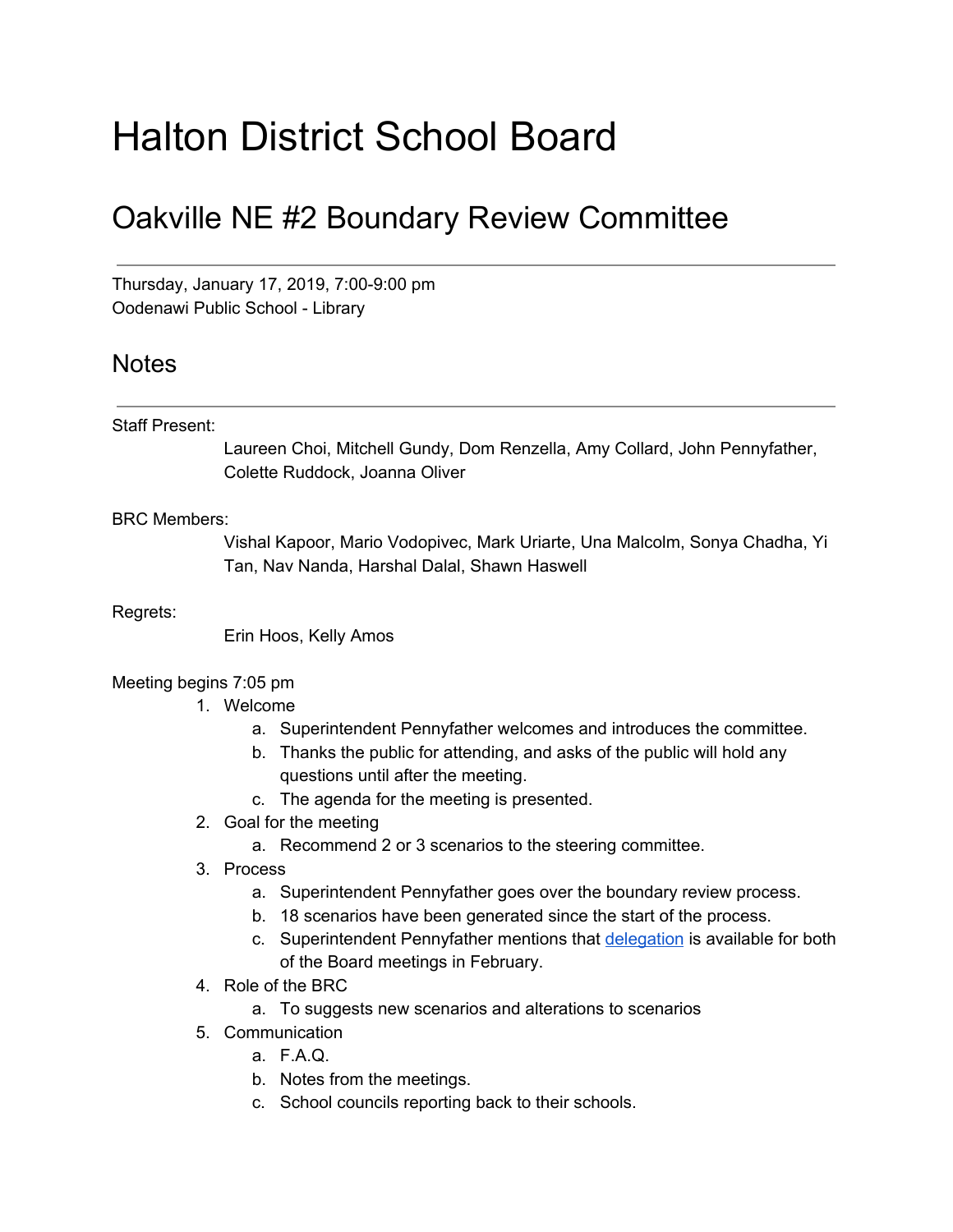- d. Communications department.
	- i. Several emails sent informing the public and parents of the review.
	- ii. Social media posts (Facebook and Twitter)
- 6. Survey results
	- a. Mitchell goes over the summarised survey results.
- 7. Survey questions from the RBC
	- a. How many students will change program just to stay at Oodenawi if French Immersion leaves?
		- i. Parents from the Oodenawi have voiced their concern about this to some of the BRC members.
	- b. Is there is cost value in moving the French Immersion to the Oakville NE #2.
		- i. Trustee Collard comments that the costs would be small as any new supplies would be needed at Oodenawi anyway, as the program is just being moved to a new school.
			- 1. A new school is starting a new library collection anyway.
				- a. There would need to be a focus on balancing the collection between french and english.
					- i. However, we would be moving a program rather than starting one, resulting in less money spent.
	- c. Dom comments on the options.
		- i. We would like to try to avoid going back to Oakville N.E. #2 before Oakville N.E. #3 due to overcrowding.
		- ii. For the River Oaks community east of Trafalgar there is only a 15 minute drive maximum.
			- 1. The pick up locations are further away in new communities due to construction as transportation does not pick up near construction sites. It is like that in all new communities.
	- d. The river oaks community voice their opinion about going to a school that is closer and overcrowded rather than being bussed to a school that has room.
		- i. Dom responds that they are being bussed anyway. The intent is that we do not move those students until Oakville N.E. #3 is online.
	- e. River Oaks is closing their doors to north of Dundas.
		- i. River Oaks is closed to new registrations from their catchment north of Dundas. They will continue to accept registrations from within their boundaries south of Dundas.
	- f. What is the timeline for Oakville N.E. #3?
		- i. It all depends on the province for funding.
		- ii. Dom comments on the process for new schools.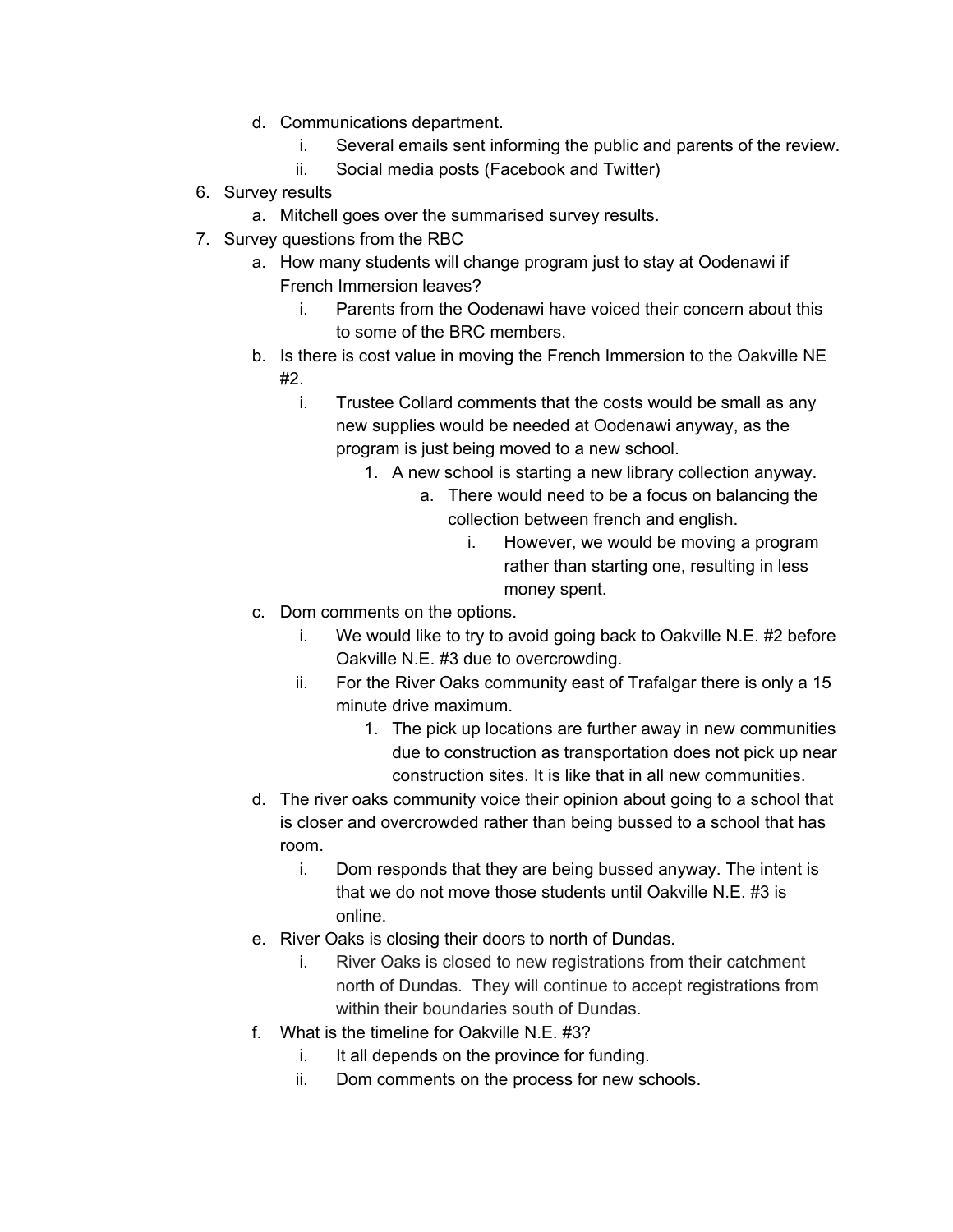- 1. The Ministry typically asks school boards for business cases, the last time the Ministry asked for one was 2017 and it was in the 2017 process that we received Oakville N.E. #2. However, there is a funding gap. Construction costs have increased and the ministry has not opened the process.
- 2. Oakville N.E. #2 is a year behind. We have asked for it twice but the Ministry decided to instead approve schools in Milton.
	- a. The Ministry funds on existing students instead of anticipated development.
	- b. And oodenawi just opened when we applied for funding.
- g. Modifications can be added at any point in the process either by the BRC, BRSC, Director, or Trustees.
- h. Could there be large changes to the scenarios later in this process?
	- i. Trustee Collard responds, stating that this has never happened.
	- ii. This process has involved the community so it is unlikely that there will be a large change.
- 8. BRC breaks for discussion 8:00
- 9. BRC comes back from discussion 8:17
- 10. What scenarios are good to recommend?
	- a. Sunningdale
		- i. All 4 scenarios
	- b. Post corners
		- i. All 4 scenarios
	- c. River oaks
		- i. All 4 scenarios
	- d. Oodenawi
		- i. 11a
	- e. Munns
		- i. Suggests scenarios alteration (listed below)
	- f. Suggested alteration is "The Curve" goes to Oodenawi and the students that live East of Trafalgar and North of Dundas go to Oakville N.E. #2.
		- i. That would be scenario 16.
	- g. BRC discussion between scenario 14a, 14b, 15 for the last scenario to recommend.
		- i. BRC member mentions that parents that came from Sunningdale would prefer going back to Sunningdale.
- 11. Recommendations
	- a. Scenario 11a (with a change)
		- i. Once the older sibling graduates the younger sibling is able to continue at the school until their graduation.